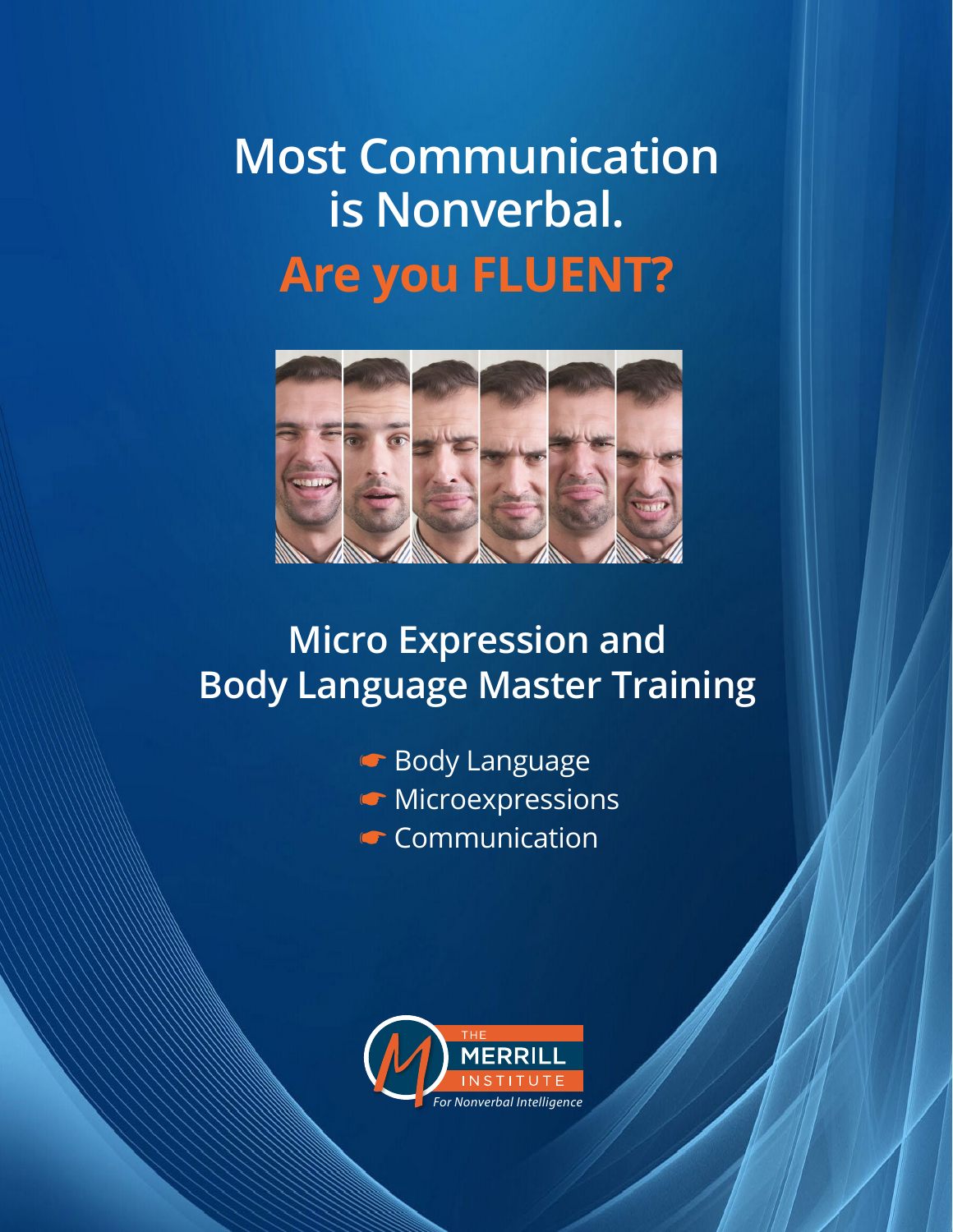## Body Language Master & Micro Expression Training

Nonverbal communication is more critical than ever

### **THE MERRILL INSTITUTE for Nonverbal Intelligence**

We've all experienced communication contradictions in some form or another. A customer says they're extremely interested in buying your product, but you never hear from them again. A job applicant confidently expresses their ability to fulfill a role, but two weeks into the job it is clear they are unqualified. A research participant has a positive verbal reaction to a new product concept, but somehow their body language is not quite so convincing.

Learn how to spot these contradictions with nonverbal intelligence training. Beyond adding to your professional skillset, this training will help you understand and communicate more effectively with the most important people in your personal and professional lives.



In addition to his four decades of conducting face-to-face research among thousands of consumers and professionals globally, David M. Schneer, Ph.D. formed the Merrill Institute for Nonverbal Intelligence to complete his vision of teaching others how to decode the nonverbal language of our bodies.

### **Flexible solutions for your training needs**

#### **FACIAL MICRO EXPRESSION PRACTICIONER CERTIFICATION**

Micro Expression training is a one-day course that can be completed online or in-person. In our course, you will receive:

- One-year access to Micro Expression TV (METV)
- Access to advanced online training
- 4K detailed Micro Expression videos
- Over 12 hours of interactive training
- Exposure to the Body Language Congruency Model
- Live Q&A sessions
- Basic BLINK training
- Certificate of completion

#### **BODY LANGUAGE MASTER CERTIFICATION** (Assumes Micro Expression Certification)

We offer three options for our Body Language Master Training, which include all of the Micro Expression tools plus exposure to 88 major body language interpretations.

- **1**. Private one-on-one in-person or live streamed
- **2.** Public group in-person or live streamed
- **3.** Corporate group in-person or live-streamed. Our customized corporate sessions tailor the content to your companies needs

## **In our training, you will learn to:**



#### **INDENTIFY**

**MICROEXPRESSIONS** Distinguish facial Micro Expressions from "emblems"



**SPOT SIGNS OF DECEIT**

Spot inconsistencies between what people say versus what their bodies are telling you



#### **MAKE YOUR SUBJECTS COMFORTABLE**

Learn to put your subjects at ease for greater productivity

### **SHAPE YOUR ENVIRONMENT**

Arrange your settings for maximum communications



#### **BECOME A MORE EFFECTIVE LEADER**

Communicate more effectively and credibly



#### **BECOME A BETTER NEGOTIATOR** Gain an edge in negotiations